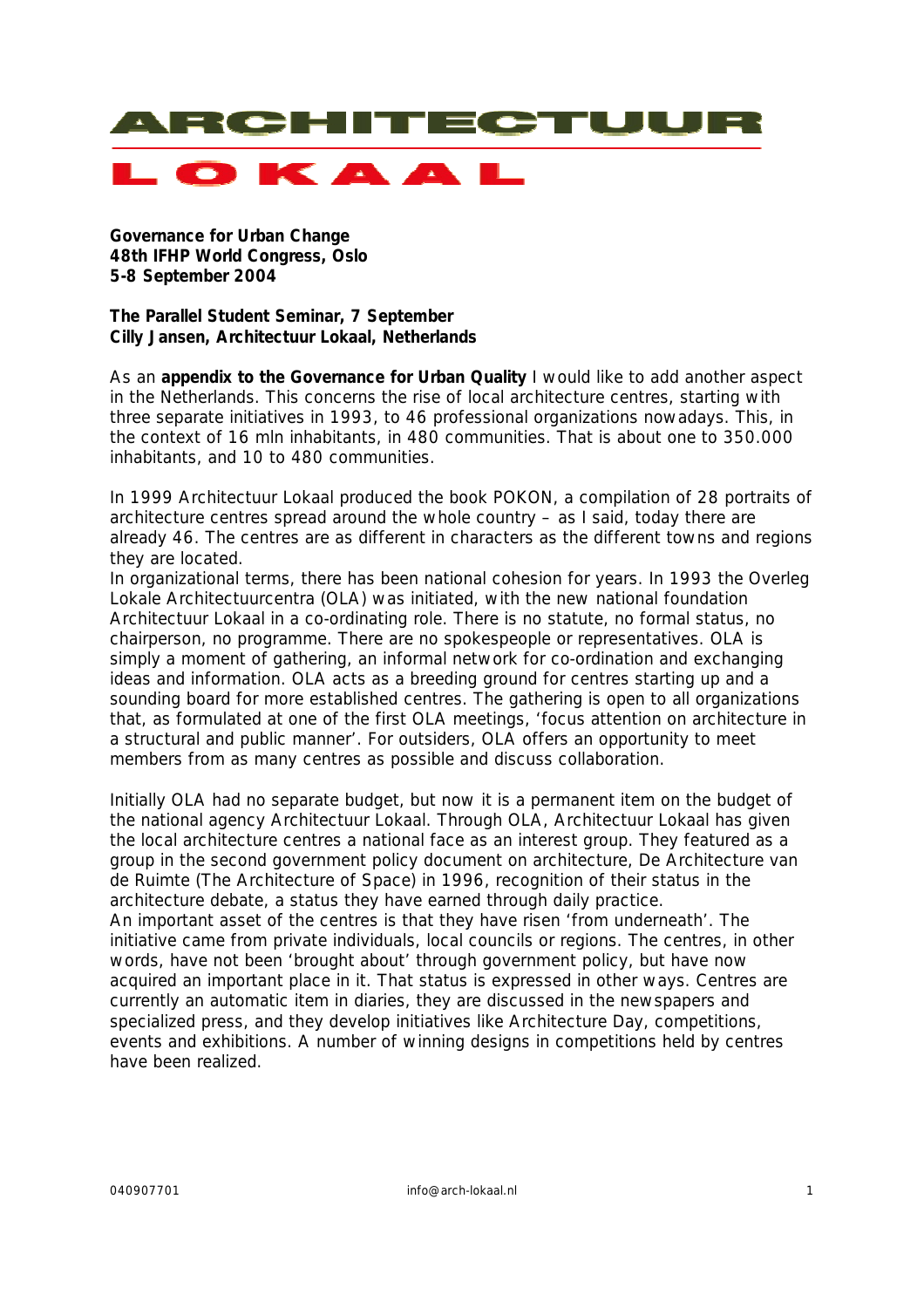Intensive contact is maintained with the National Architecture Fund. Also, the ministries for culture and housing and the Netherlands Architecture Institute (NAI), are kept informed of activities. Or sometimes, involved.

The word 'local' in the designation 'local architecture centres' unjustly suggests a concern for developments in the particular town or region only. By far most programme events are of course related in some way to the area immediately surrounding the centre, but activities often have a broader perspective. Improving the local architecture climate is an important aspiration. Allied to that is involving the local population in local developments in architecture, informing and encouraging those within the profession, keeping a critical eye on local politicians and building clients in order to stimulate a wellconsidered planning process, and raising the quality of policy on architecture wherever possible.

Placing local developments in a broader context is a prerequisite to achieving this. Architects and urban designers from around the country are invited to give lectures, and projects in other towns are spotlighted as examples for projects in the area. A measure of tactfulness is required when dealing with municipal or provincial plans. All centres claim an independent role with respect to their most important subsidizer: the municipality or province. They all aim to be 'a critical voice', to let proponents and opponents have their say, yet all emphatically deny they are a pressure group.

Each expresses it differently, but the essence is the same: the centre stimulates discussion but avoids taking a (political) stance. That leads to a permanent jousting between the centres and the world of politics. Just as all the centres were not created through government policy but are now recognized by the government, many centres do not owe their origins to municipal policy but in most cases are policy instruments at local level now. They are required to create debate about architecture and involve citizens more closely in architecture policy. The centres themselves are careful not to become merely an outlet for municipal policy and not to have to perform the ritual function of sweet-talking the population into accepting municipal plans. They value their critical, independent role. In many cases this succeeds, and centres have the opportunity to provoke serious discussion, which can lead to a plan being put under pressure, put on hold, or even put off altogether.

Where local officials (for example in **Breda, Groningen** and **Helmond**) are directly involved in organizing activities, that sought-after independence is not a matter of course. There is the self-imposed pressure to not be too critical, pressure from colleagues working on the projects that are under review, and pressure from the local authority because of its political or economic interest in seeing a project completed. A complex minefield of conflicting interests can ensue.

In **Groningen** and **Breda**, where the original initiative came from local officials, carefully worked out attempts are underway to gradually loosen the local authority's grip on the architecture centre. The centre in Breda started at an office at the town hall and moved later on to an old monastery building. In Groningen a new, independent co-ordinator guided the transformation to an independent foundation.

The peculiar thing about local architecture centres is that although most are alike, each has its own characteristics, which can lead to significant differences. And this is not in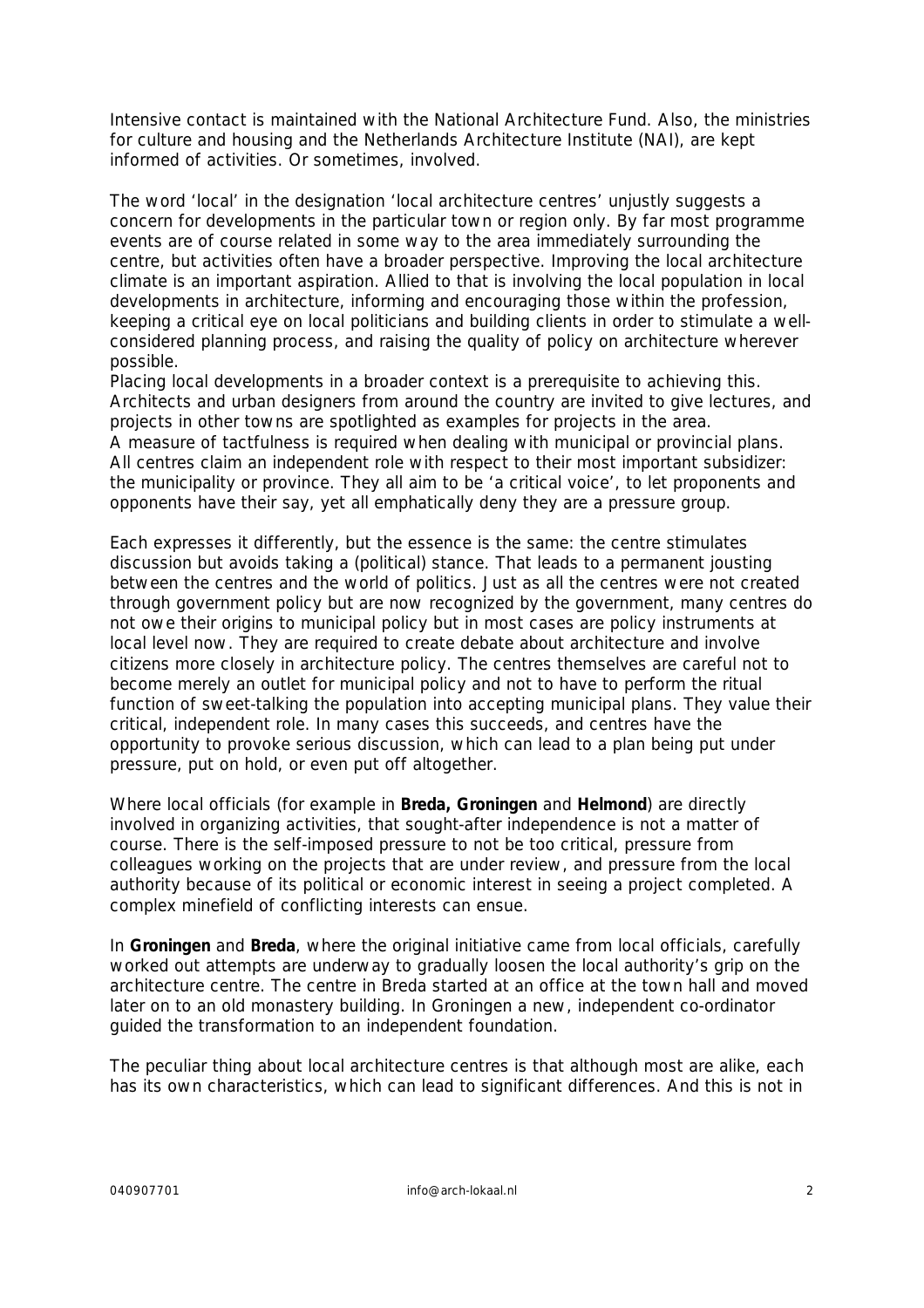terms of the degree of professionalism; usually that simply indicates how long they have been in existence. The background to their foundation and the singularity of local culture produce differences.

The odd one out is **Nagele**. It is primarily an information centre about the village itself, but it also stages travelling exhibitions on architecture. It contributes little to local debate simply because there are no projects in the region upon which to reflect. Yet as a monument to Dutch Functionalism, Nagele has sufficient appeal to make it a unique local centre. 80 volunteers out of the village are participating in this centre. In **Hilversum** too, architecture tourism is an important aspect for the centre, though there is much more scope here for serious debate about issues in the city.

It is clear that the local architecture centre is an emerging phenomenon. Most of them have now been in operation for a few years and they are working to expand with a larger budget, better accommodation, or better personnel arrangements. The start-up phase is completed, the founders have put all their energy into setting up the centre, and it's time to reap dividends. Often, so much time has gone into getting the centre running and keeping it running that programme aspects and new activities have tended to suffer.

The aspirations are sizeable. Centres like ARCAM in **Amsterdam**, ABC in **Haarlem** and the BAI in **Den Bosch**, have shown that an architecture centre not only is viable but also can play a crucial role in the local and sometimes even national debate on architecture. And moreover, municipalities have discovered the educational potential of centres and have become more generous with funding. Co-operation with local tourist information offices also occurs in some cases.

More generally, public interest in architecture in the Netherlands has risen significantly. This rich and fertile basis offers potential - and many centres now take advantage of it but it also means that small-scale initiatives established on the basis of enthusiasm must develop into mature organizations run by professionals, preferably in a full-time capacity. This demands much from the initiators, and from subsidizers like municipalities.

The ideal situation is where the municipality or province draws up a policy document on architecture or culture that creates room for an architecture centre, and provision for a realistic budget. Such an ideal is in many cases a distant hope and centres depend on uncertain agreements reached with local officials or aldermen. A change in political fortunes can threaten funding. Many centres therefore seek sponsoring and subsidies elsewhere.

One source of funding that has played an important role in the financial housekeeping of centres from the start is the Netherlands Architecture Fund (SfA). The popularity of the programme subsidy rose fast, the number of architecture centres is still rising, and existing centres are expanding. This sharp rise in the number of centres is putting great pressure on the SfA's available budget. The number of applications granted can almost no longer be met with that budget, about half of which goes towards programme subsidies. The Council for Culture, an advisory committee of the ministry of Culture, recently advised to enlarge the SfA budget to be granted to the centres. And moreover, it is natural that municipal authorities also provide some funding. But there are municipalities that (as yet) haven't done that.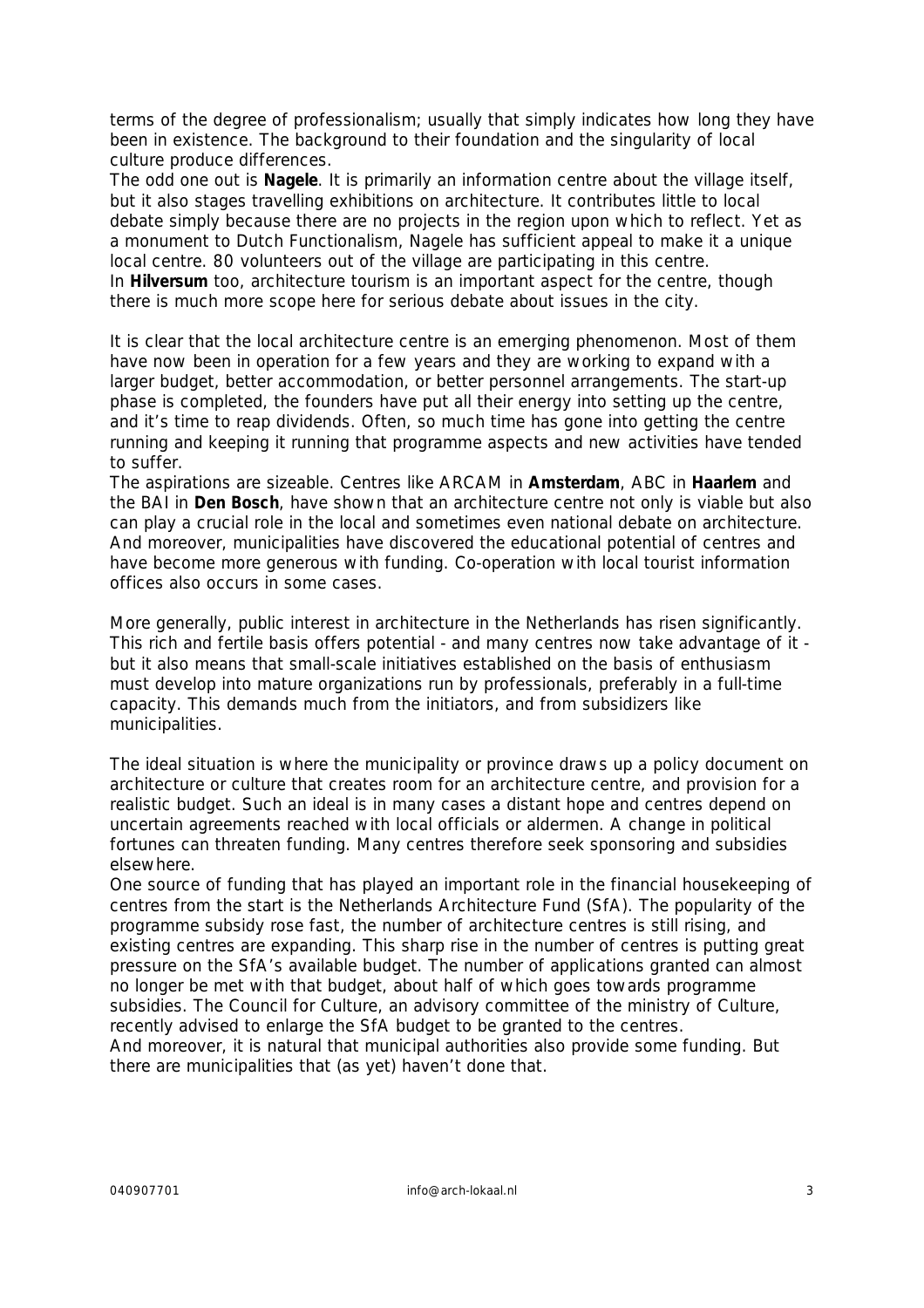Whereas the first architecture centres were mainly private initiatives that maintained no contacts and operated independently of one another, the professional world is gradually becoming a factor for many centres. An increasing number of regional branches of the Royal Institute of Dutch Architects (BNA) are represented on committees and programme boards, and centres themselves also collaborate with one another.

Initially, that was limited to staging the same travelling exhibitions or hiring the CASTMobiel from **Tilburg**, designed by the artist Joep van Lieshout.

Later on there was the project *Ontwerpen aan Brabant 2050* (Designing on the Brabant region 2050), a collaborative undertaking by the centres in **Den Bosch**, **Eindhoven**, **Tilburg** and **Helmond**. The province was looking for ideas about the future development of the region in light of the ongoing rapid pace of urbanization. Four teams of architects were asked to draw up a future scenario. The study results have been discussed through the four centres.

This illustrates the status that architecture centres have acquired in recent years. They have become the obvious location for discussion and debate when important architectural or urban plans in the region become an issue. It is also clear that the government views the centres as fully-fledged instruments for communicating ideas to the public.

That the architecture centres in Brabant collaborated is a logical consequence of the contact they have maintained with one another over the years. It could be viewed as a regional OLA circuit.

There is much less evidence of this in other provinces. Het Zeeuwse Gezicht is itself a provincial initiative, embedded in the country's first provincial policy document on architecture, and the architecture centre in Leeuwarden is developing into an architecture centre for the province of **Friesland**. **Twente** too has become a regional centre. It incorporates foundations out of **Almelo, Hengelo, Enschede** and the **Diepenheim** Arts' Society.

This architecture centre is heavily involved in education and works together with the University of Twente. They hope that other local architecture centres will collaborate in the project by producing websites about their own town or region. Education is a prime area for many architecture centres. Activities range from guided tours and excursions to courses and school projects. This last item includes a request from the Netherlands Architecture Fund asking architecture centres to come up with ideas for the course on cultural education given in secondary schools. A number of the centres are now collaborating on this project

The potential influence of local architecture centres is substantial, but it is precisely the ambitiousness of the various organizations that could really form an obstacle. Although professionalism is on the increase, budgetary and personnel limitations are still a factor. Setting up a centre is itself a difficult endeavour. Despite the successful emergence of local architecture centres in recent years, not all of them manage to survive. In various places (**Ede, Oss**) attempts have been made, but such initiatives have stranded owing to lack of time or money or political backing, this in spite of support from OLA and Architectuur Lokaal. In the other way, the first initiative in **The Hague** that stranded a few years ago, recently made a new start.